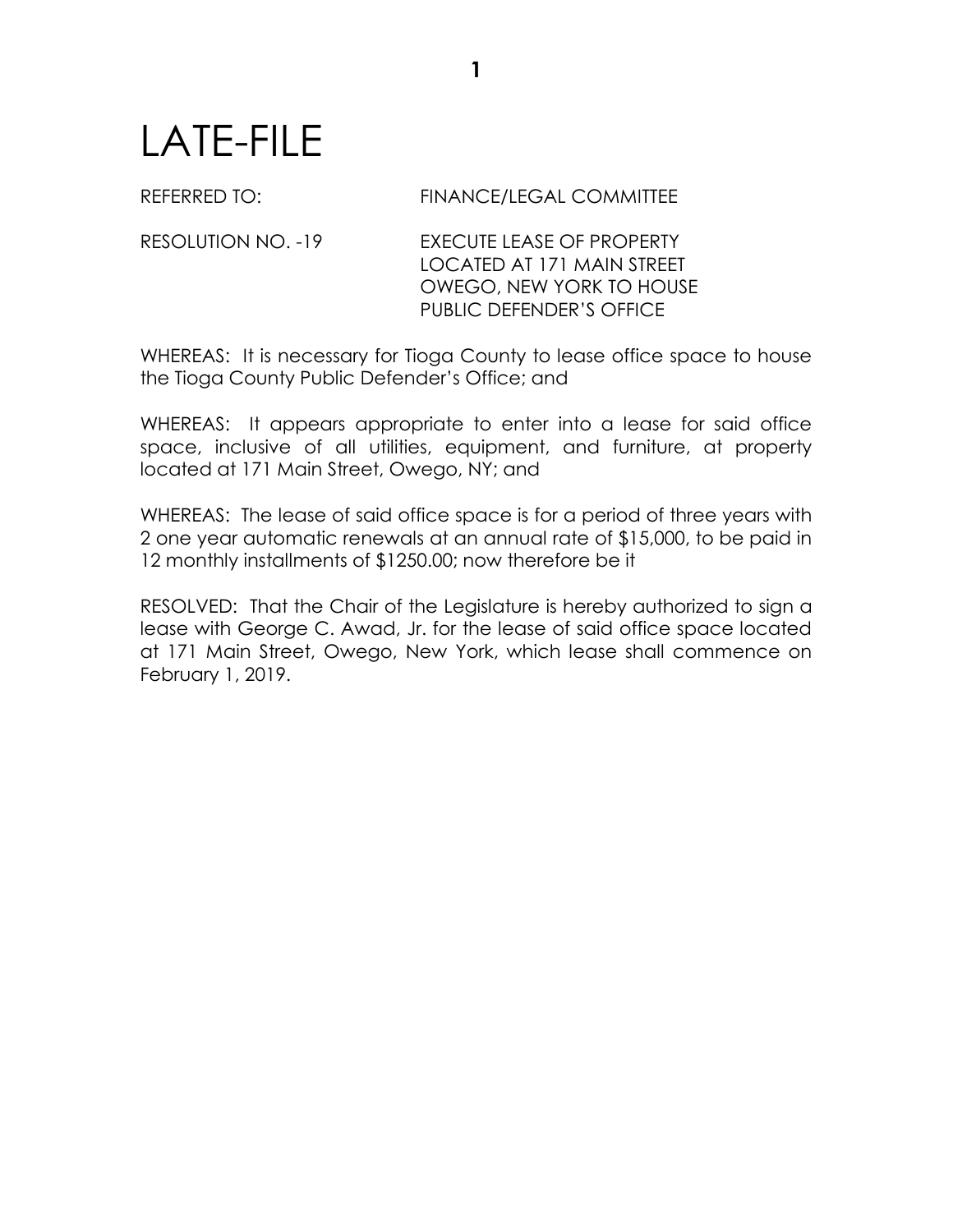## RESOLUTION NO. -19 INCREASE HOURS OF TWO POSITIONS AND CREATE POSITION (PUBLIC DEFENDER'S OFFICE)

WHEREAS: Tioga County has an interest in providing sufficient Public Defender staff to cover all necessary court appearances; and

WHEREAS: The New York State Office of Indigent Legal services (ILS) has made funding available for increases in Public Defense staffing; therefore be it

RESOLVED: That effective January 21, 2019 the position of Public Defender shall increase from part-time to full-time (35 hrs/week) and have a Non-Union Salary range of \$98,538-\$108,538; and be it further

RESOLVED: That effective January 21, 2019 the position of 2<sup>nd</sup> Assistant Public Defender shall increase from part-time to full-time (35 hrs/week) and have a Non-Union Salary range of \$57,154-\$67,154; and be it further

RESOLVED: That one full-time (35 hrs/week) position of Secretary to the Public Defender shall be created with permission to hire effective January 21, 2019 with a Non-Union Salary range of \$31,242–\$41,242; and be it further

RESOLVED: That these changes alter the 2019 headcount for the Public Defender's Office to four (4) full-time and three (3) part-time positions; and be it further

RESOLVED: That the continuation of these positions on a full-time basis is contingent upon maintained funding from the New York State Office of Indigent Legal Services (ILS).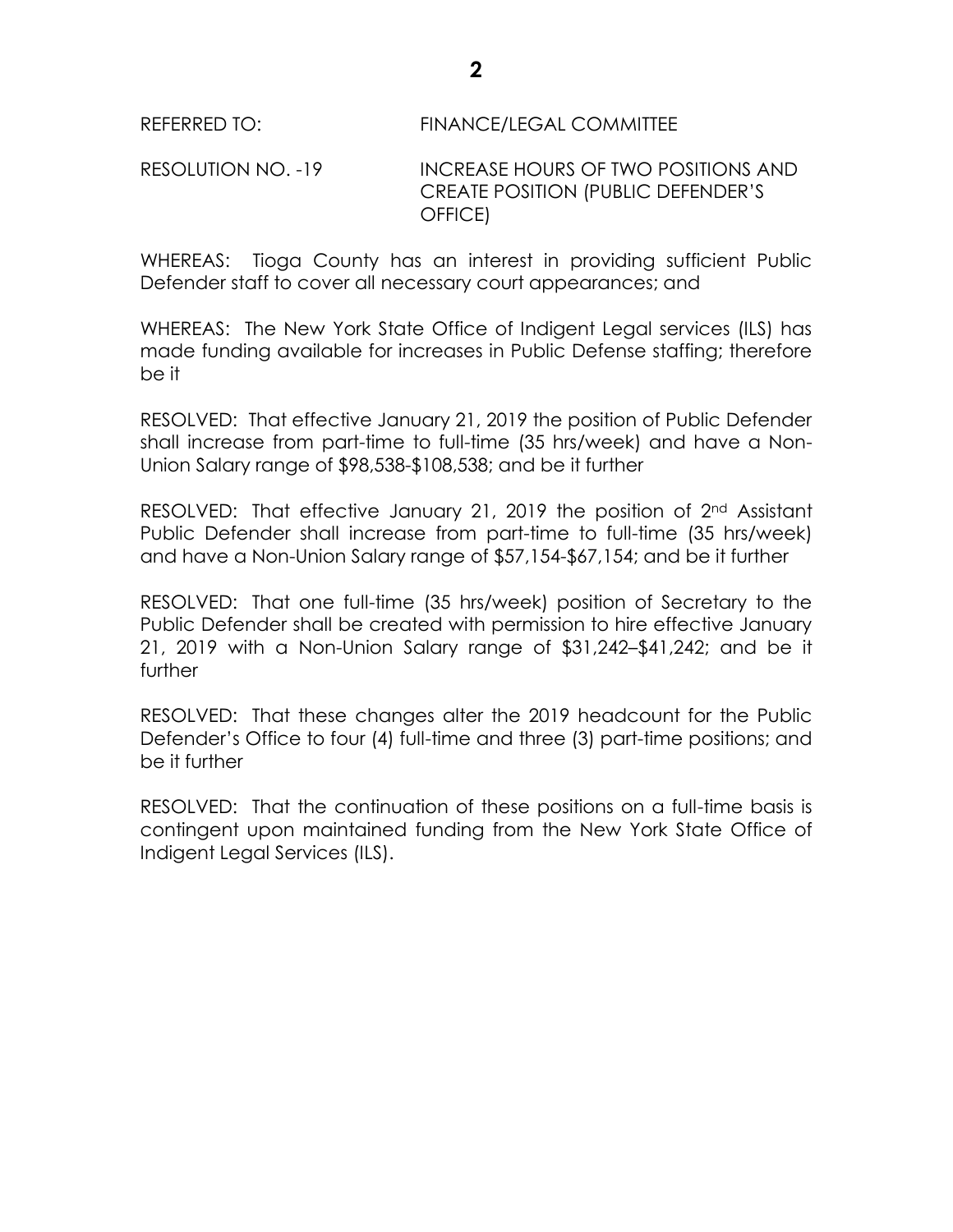RESOLUTION NO. -19 AUTHORIZE APPOINTMENT OF FULL-TIME PUBLIC DEFENDER

WHEREAS: Legislative approval is required for any appointment to a Non-Union position within Tioga County; and

WHEREAS: The Legislature has increased the hours of the position of Public Defender to full-time effective January 21, 2019; and

WHEREAS: The current incumbent of the part-time position is interested in the full-time position and the County Legislature is also interested in retaining the current incumbent; therefore be it

RESOLVED: That effective January 21, 2019 George Awad is appointed full-time Public Defender at an annual salary of \$104,473; and be it further

RESOLVED: That should the hours/week for the position be reduced at some time in the future, the salary shall be adjusted accordingly.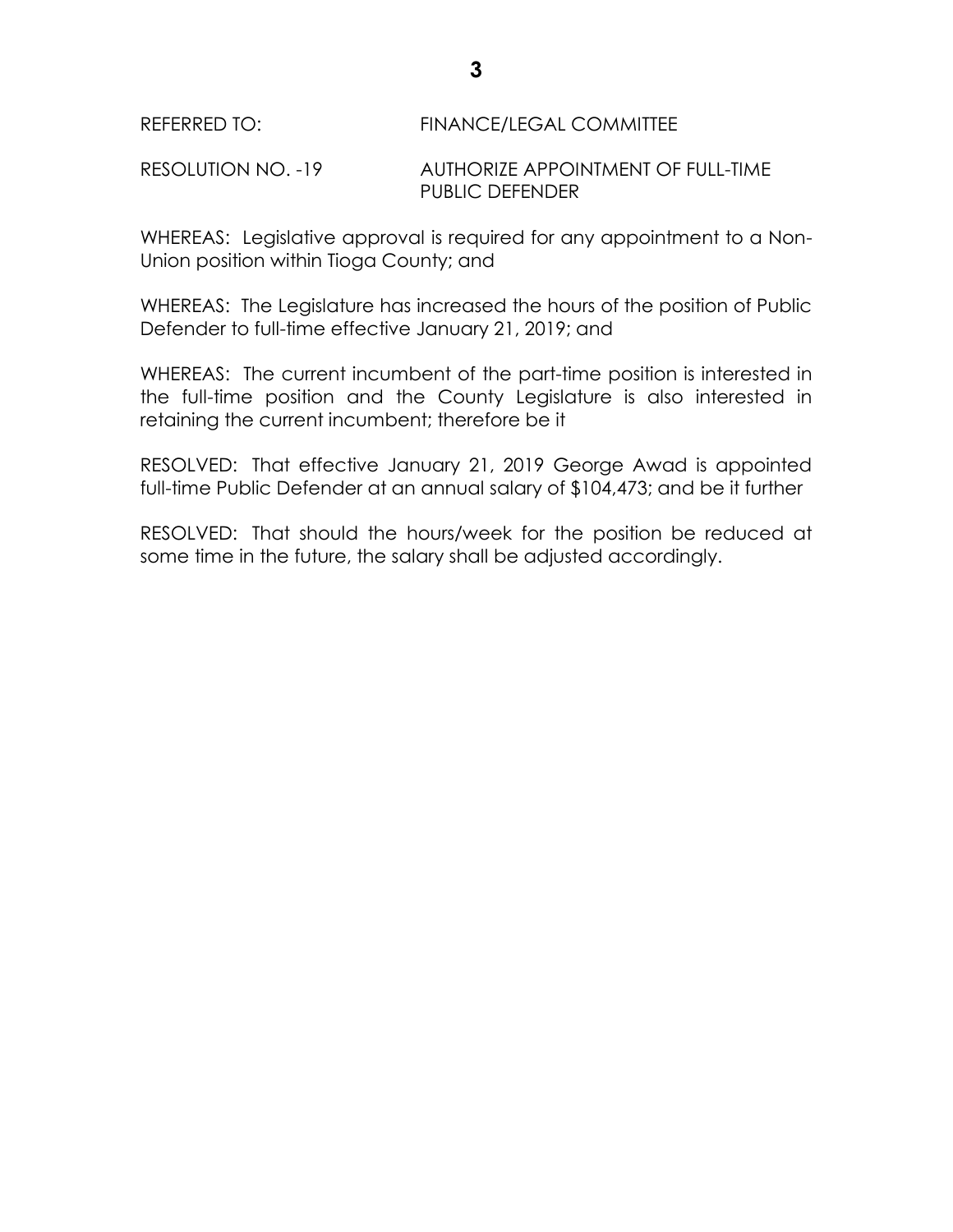RESOLUTION NO. -19 AUTHORIZE APPOINTMENT OF FULL-TIME 2ND ASSISTANT PUBLIC DEFENDER

WHEREAS: Legislative approval is required for any appointment to a Non-Union position within Tioga County; and

WHEREAS: The Legislature has increased the hours of the position of 2<sup>ND</sup> Assistant Public Defender to full-time effective January 21, 2019; and

WHEREAS: The current incumbent of the part-time position is interested in the full-time position and the Public Defender is also interested in retaining the current incumbent; therefore be it

RESOLVED: That effective January 21, 2019 Thomas Cline is appointed fulltime 2nd Assistant Public Defender at an annual salary of \$65,000; and be it further

RESOLVED: That should the hours/week for the position be reduced at some time in the future, the salary shall be adjusted accordingly.